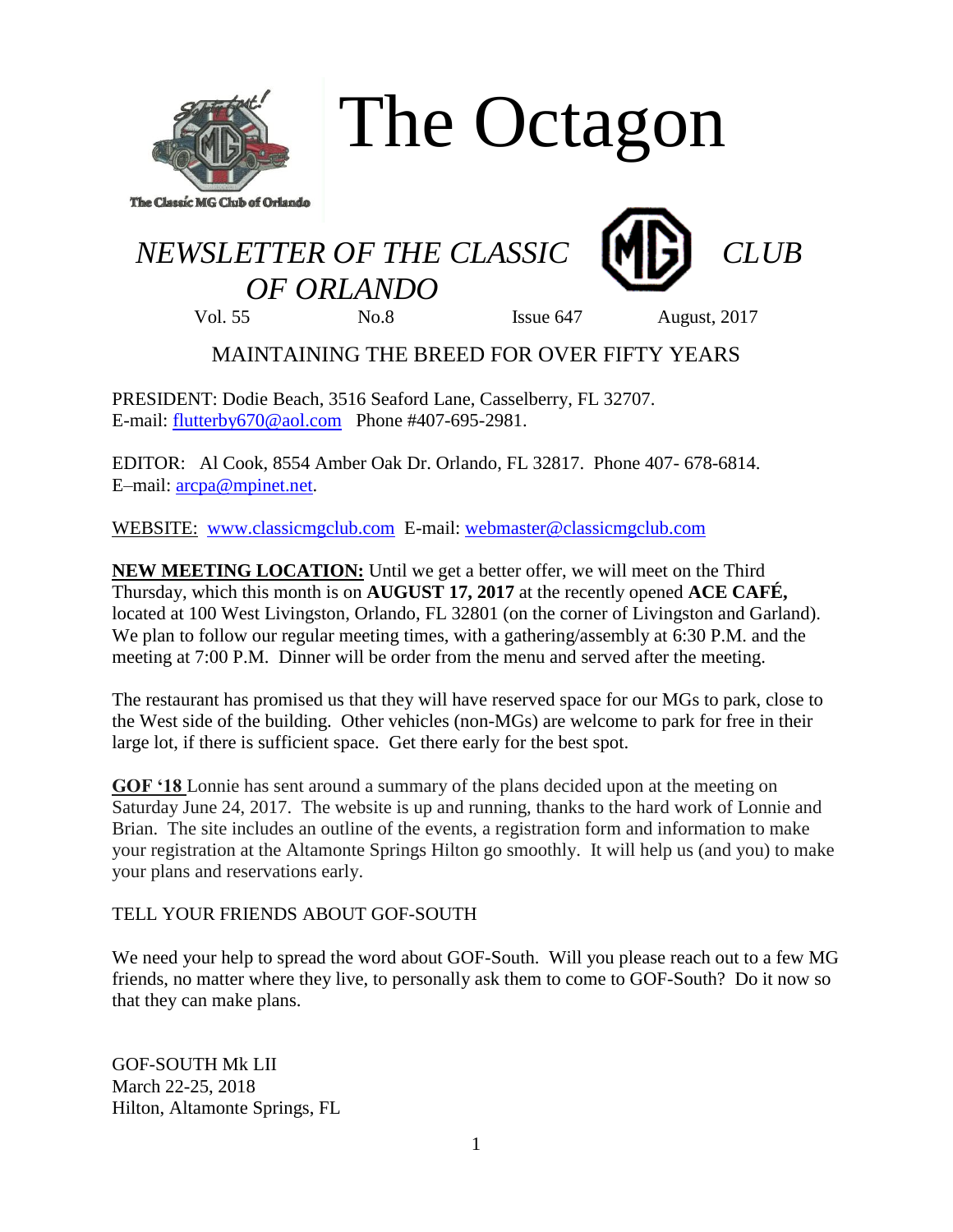See the details and register on the GOF-South website: <http://www.gofsouth.com/>

Watch a three-minute overview of GOF-South: <https://www.youtube.com/watch?v=vTHxyFV5zxg>

We can send the registration form and information to you by U.S. mail if you prefer. Send your request to [gofsouth2018@aol.com](mailto:gofsouth2018@aol.com) or Lonnie Cook, 656 Terrace Blvd., Orlando, FL 32803 407-970-9679.

**REPORT ON JULY DRIVING EVENT:** On Friday, July 21, Paul Plasschaert arranged for us to meet for a traditional evening of German food, singing and fellowship at Hollerbach's Willow Tree Café in Sanford. About 20 people joined in for a fabulous evening of food and fellowship. It was Wonderbar!

**AUGUST DRIVING (?) EVENT:** On Saturday, August 19, we will gather at "the snug" – don't laugh, that's what they call it – at Fiddler's Green Irish Pub to both keep out of the heat, to meet our friends from the British Car Breakfast Club and to conduct our annual (and semifamous) DARTS TOURNAMENT. As most of you know, Fiddlers is located at 544 West Fairbanks Ave. near lovely downtown Winter Park, where we are cautioned to drive with extraordinary care. Beware, this event can lead to rowdy behavior, mildly foul language and cheering. We can display our cars while enjoying air conditioned comradery. Those driving tanks will be appropriately scorned but welcomed by friends. Awards will be made for the cars that are displayed, but don't expect the usual awards!

**FUTURE EVENTS:** September will be fun for our MG enthusiasts who like to work on their cars. Pete Rogers will be at Sterling Equipment and MFG. Company. The address is 803 Line Street Umatilla, FL 32784. Other activities will also be planned including a lunch and shopping in Mt. Dora for those who prefer to be otherwise engaged. Phone 352-669-3255 or Pete's cell 352-406-1948 for more information.

October is a great driving month. Plans are in the works for an overnighter. This is sure to be fun for everyone. More details will be announced in September.

## **OTHER EVENTS:**

The Southeast MG T Register Fall GOF "Mayhem in the Mountains" is in Hiawassee, GA, Sept. 21-24, 2017. More info at [http://www.semgtr.org/mayhem-in-the-mountains1.html.](http://www.semgtr.org/mayhem-in-the-mountains1.html)

Saturday August 12, from 8 to 9:30 Cars and Coffee at Ceres Motorsports followed by a drive to Fort Christmas and Orlando Wetlands Park for a picnic. Details to follow on route. (You will provide your own picnic lunch).

The British Breakfast Club announced that the ACE Café has set the second Wednesday of the month for tire kicking among all British Car enthusiasts.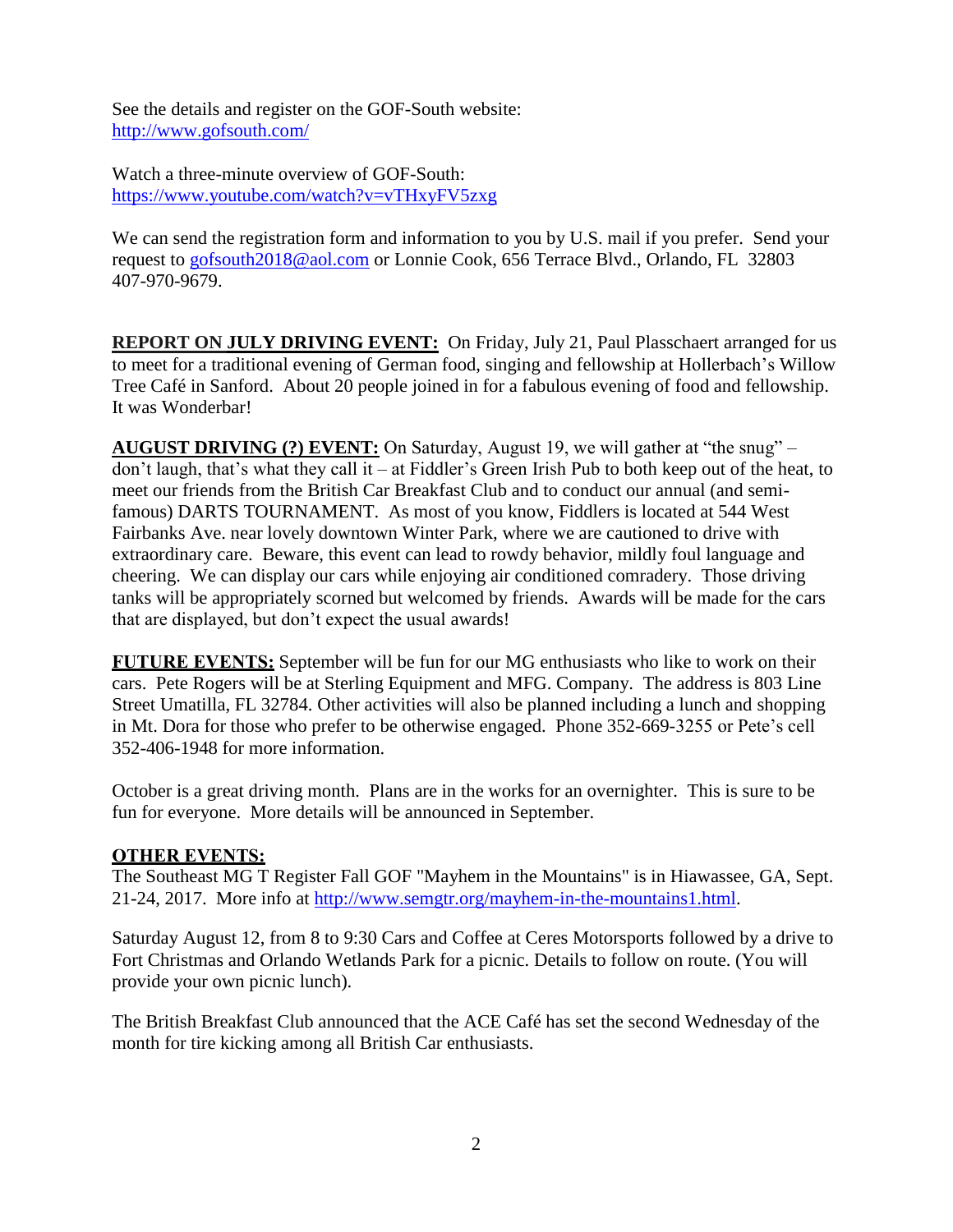**WILL BOWDEN:** We are saddened to say that Will passed away on July 30, 2017, after a long battle. We will honor him in due time, in a manner befitting the passing of one of the stalwarts of the club. The family is planning a memorial service, which will be announced as soon as details are available and we will most certainly have a program in his honor at our upcoming GOF. We send our condolences to all of Will's family.



"We will meet again on down the road."

**RALPH DECKER:** Another friend, Ralph Decker, has lost his battle with cancer this past week. As one of the Founding Members of the Nature Coast English Car Club / Suncoast Classic MG Car Club, Ralph was always there to lend a hand or support anyone who needed help. As long as I have known him, he has been the backbone of the Club. He will be missed. Our thoughts and hearts go out to Shelley and Leon (his son).

There will be a Celebration of Ralph Decker's Life on Sunday, August 13th at 2PM at Brewers Memorial Home at 1190 S. Broad Street in Brooksville. Please drive your LBC, if possible. Shelley has asked for a big turnout of cars.

**FOR SALE ITEMS:** Please send your information to the editor. Current offerings:

Pete Rogers reports that he has a variety of MG parts including: a TF luggage rack, lower style – new- \$385.00; Five disc, 4 lug wheels, 15" – like new with stainless steel trim ring - \$365.00; 2 Lucas driving lights- new clear with bar clamps - \$235.00; 1 under the dash cover new for \$50.00; New rebuilt T transmissions with warranties for \$875.00 each; New MGB Weber carburetor conversion kit complete for \$435.00; Much more is available, just call Pete to ask. Pete's telephone # is 352-343-1855 and he can also be reached at [pfrslot@gmail.com.](mailto:pfrslot@gmail.com)

Your Editor has 5 Borrani (Italian, accessory wire wheels) for an MGTD for sale. Included are 4 bolt-on adapters, 1 spare adapter and 5 good knock-off spinners. Call Al Cook (407-678-6814) for a description of condition and price. 4 of these have recently been on the road and one (the spare) needs some 'help.' There are also 2 rear wire wheel adapters with attached drums for an MGTD.

Jeff Corenblum is selling his 1980 MGB. The brake system has been redone, with new clutch/slave cylinder, new radiator, starter, rod bearing and Piston Rings. The car has a like new top and includes a tonneau cover. Asking \$6950. Call 407-415-4773 or email Jeff at [moose1050@aol.com](mailto:moose1050@aol.com)